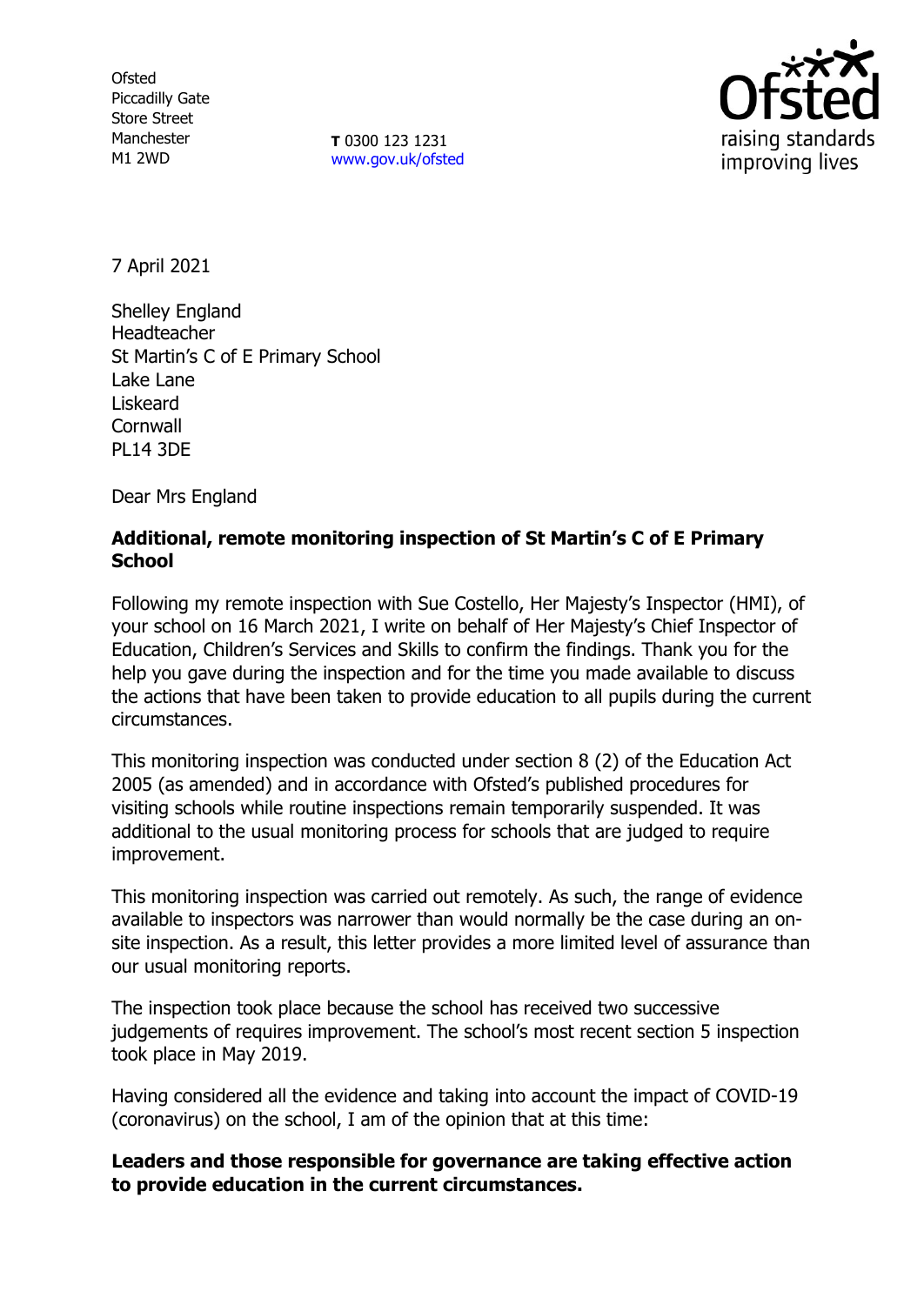

Leaders and those responsible for governance should take further action to:

 $\blacksquare$  build the role of subject leaders so that they check consistently how well the intended curriculum is actually being remembered by pupils.

## **Context**

- The current headteacher took up her post in September 2020. The chief executive officer was appointed permanently to the role in September 2020. A new chair of governors started in October 2020.
- $\blacksquare$  When the school was closed to most pupils at the start of the spring term, approximately 30% of pupils were attending on site. Around 80% of the school's vulnerable pupils and 40% of pupils with special educational needs and/or disabilities (SEND) attended school.
- At the time of this inspection, all pupils were attending on site.

## **Main findings**

- Despite some recent changes to the leadership at the school, trust leaders have been relentless in continuing to improve the curriculum. They have worked successfully with a range of experts to do this. As a result, the curriculum in most subjects is now well organised.
- You prioritise reading, recognising the key importance of this for pupils. You have ensured that there is an effective phonics programme in place to help pupils learn to read. You have developed teachers' skills and confidence in reading aloud to pupils. There is a clear and consistent approach to teaching reading.
- $\blacksquare$  The teaching of mathematics has improved. There are now agreed teaching strategies in place. You have provided staff with helpful resources and highquality support and development. In the staff survey, all staff who expressed a view said that they are supported well to improve their work.
- You and your staff team have worked with determination to make sure that pupils continue to learn the school's planned curriculum. Although all pupils are now learning at school, you have plans for remote learning ready should this be needed in the future.
- Teachers work with enthusiasm to find new ways to make sure that pupils remember important information in each subject. Subject leader roles are developing. You want to make sure that leaders check methodically the impact of improvements on pupils' knowledge across the school.
- The special educational needs coordinator and the pastoral team have high aspirations for vulnerable pupils, including those with SEND. They keep a close watch on how well these pupils make progress towards their individual